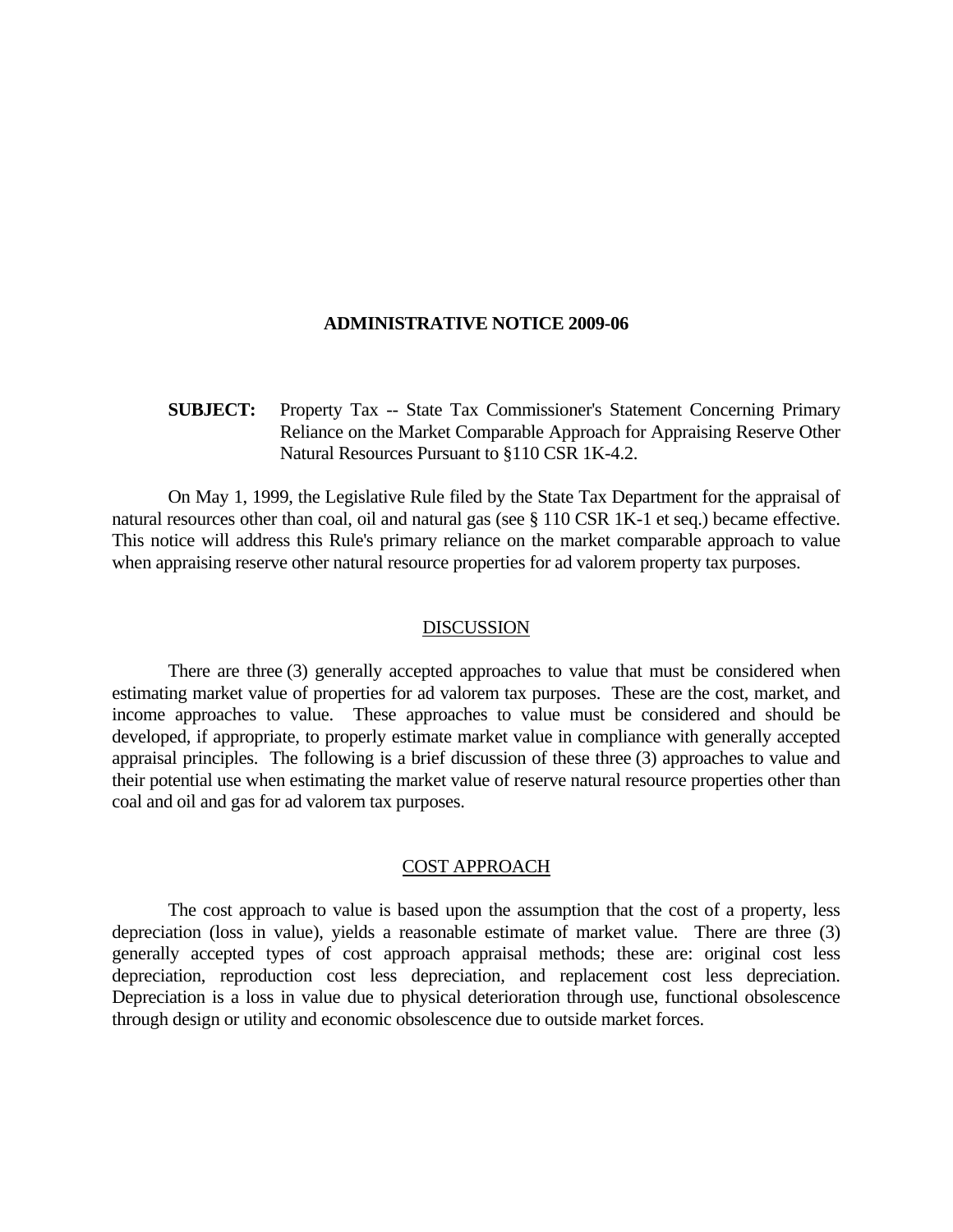### **Administrative Notice 2009-06 Page 2**

 Original cost less depreciation is the cost of acquisition of a property less a loss in value due to physical deterioration, functional obsolescence and economic obsolescence. This approach is widely employed in the appraisal of "cost-based" regulated utilities, however it has a limited application when appraising reserve natural resource properties, as many of these types of properties were acquired years ago at substantially less than current market value.

 Reproduction cost less depreciation is the cost of reproducing an exact replica of a property less physical deterioration, functional obsolescence, and economic obsolescence. This approach is employed in appraising one-of-a-kind properties such as works of art or special purpose properties, an example of which is the State's Capitol Building. Other mineral properties are a nonrenewable natural resource and can therefore not be reproduced. Because of their nonrenewable nature, reserve natural resource properties do not lend themselves to development of a reproduction cost less depreciation appraisal.

 Replacement cost less depreciation is the cost of replacing a property with one of like utility less physical deterioration and economic obsolescence. This approach is the most widely used of the three (3) cost approaches to value and is widely employed in the appraisal of commercial and industrial personal property. Replacement cost has limited application, however, in the appraisal of nonrenewable natural resource properties, as the resource cannot, by its nature, be replaced. Because of their nonrenewable nature, reserve natural resource properties do not lend themselves to the development of replacement cost new less depreciation appraisals.

## INCOME APPROACH

 The income approach to value is based upon the assumption that a property is worth the future income, discounted to present worth, that it will generate for a prospective buyer. The income approach is widely used in the valuation of various types of income producing properties; however, the approach has limited application in valuing properties that do not produce an income stream. Reserve other natural resource properties do not readily produce an income stream and do not therefore readily lend themselves to application of an income approach valuation.

## MARKET APPROACH

The market approach to value is based upon the assumption that the recent selling price of comparable properties, if properly analyzed and adjusted, will yield a reasonable estimate of current market value. Consistent with the above referenced Legislative Rule, the State Tax Department developed a market comparable approach for reserve other mineral properties. The Department has reviewed sales during at least the five  $(5)$  calendar years prior to the July 1<sup>st</sup> appraisal date of 2007 in various fashions and has constructed measures of central tendency concerning sales transacted during the aforementioned period of time. These sales have been analyzed according to methods established in § 110 CSR 1K-4.2 for reserve other natural resource properties. The Department published and filed final variables on September 4, 2007.